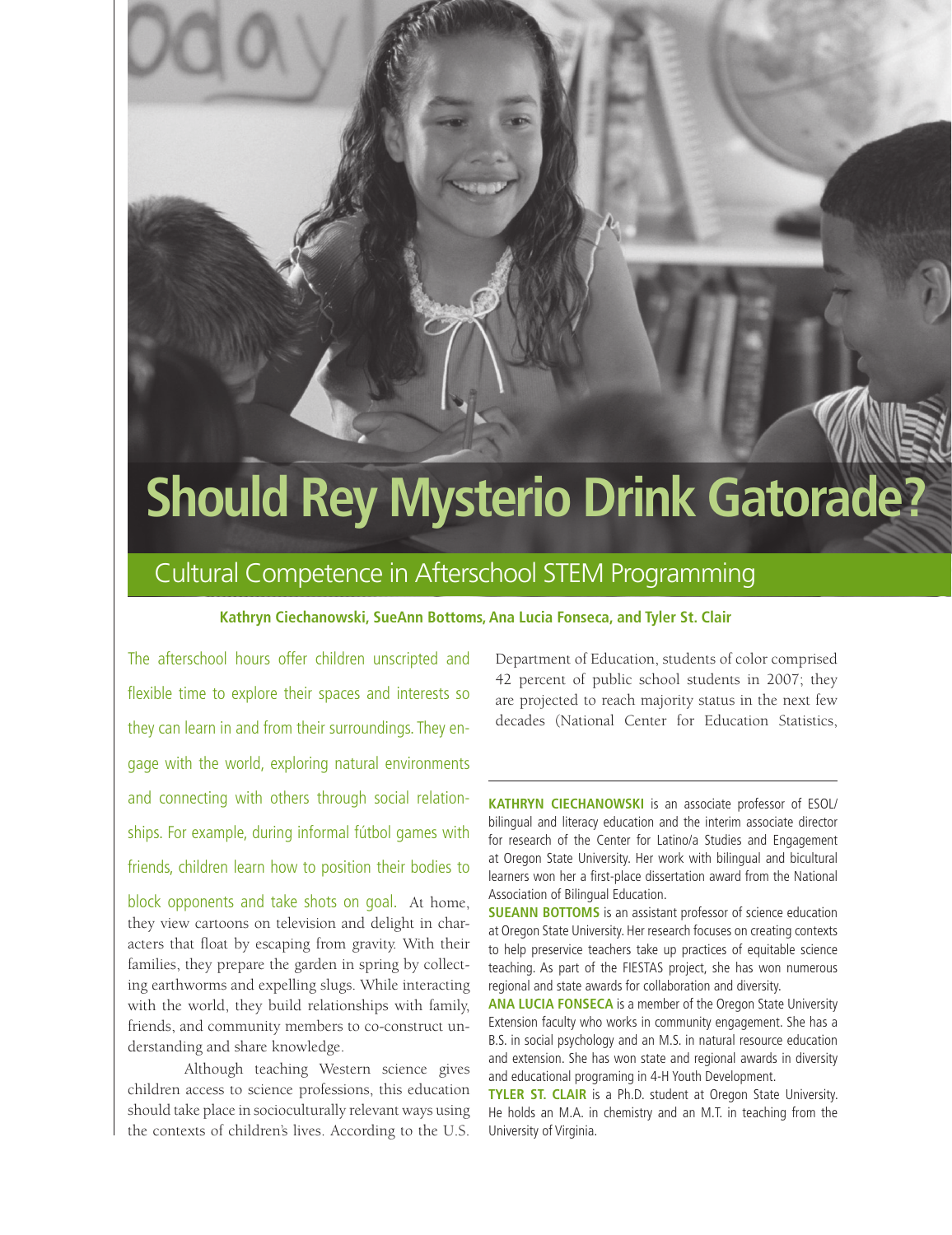2007). Latino/as, the fastest-growing and youngest demographic group, will constitute nearly 30 percent of the entire U.S. population by 2040 (U.S. Census Bureau, 2008). However, the teaching force in the U.S. is predominantly white and middle class (Castro, 2010). Researchers have found that school educators are not fully prepared to meet the learning needs of culturally and linguistically diverse students (King, Shumow, & Lietz, 2001; Lee, Hart, Cuevas, & Enders, 2004).

Connections to children's lives and resources in children's communities can be used to foster science, technology, engineering, and math (STEM) learning when educators pause to notice children's ideas and questions. Families Involved in Education: Sociocultural Teaching

and STEM (FIESTAS) creates space in which educators can look for and use these connections. FIESTAS is a model of collaboration between a teacher education unit and a STEM afterschool program. FIESTAS educators develop sociocultural competency that encourages them to position young people as experts and to ask questions to explore children's thinking. The afterschool program provides the opportunity to deepen how preservice teachers and afterschool staff explore children's funds of knowledge, notice children's thinking, and weave standardsbased STEM content into rich learning environments for elementary-age youth.

Practitioners should question how traditional science education stifles children's voices, reproduces prejudice and inequity, and disempowers children and families. They can then actively reflect on ways to broaden children's opportunities and harness cultural resources to empower youth in science.

Sociocultural approaches also recommend that educators interrogate the ways in which societal inequalities are implicated in science education (Barton, 2000). Practitioners should question how traditional science education stifles children's voices, reproduces prejudice and inequity, and disempowers children and families. They can then actively reflect on ways to broaden children's opportunities and harness cultural resources to empower youth in science. Focusing on sociocultural processes, studies of effective afterschool programs demonstrate how children actively build relationships with adults and peers; co-construct knowledge in their experiences and networks of people; and live and play in culturally specific contexts (Honig & McDonald, 2005).

> When educators leverage sociocultural contexts, they become more culturally competent and responsive to children and families. According to Ladson-Billings (1995), culturally competent educators create learning environments that affirm students' identities and backgrounds, thereby providing "a way for students to maintain their cultural integrity while succeeding academically" (p. 476). Using *funds of knowledge* is one way to draw on communities' sociocultural assets as resources for teaching and learning. Moll, Amanti, Neff, and Gonzalez (1992) describe funds of knowledge as "historically accumulated and culturally

#### Funds of Knowledge and Culturally Competent Approaches to STEM

Barton (2000) claims that "it is not enough to teach students rules for participation in science if those rules do not connect to the students' out-of-school lives" (p. 799). Sociocultural approaches to science intentionally notice children's ways of being and knowing (Rosaen, Lundeberg, Cooper, Fritzen, & Terpstra, 2008), such as telling stories, exploring their environment, or practicing fútbol moves—even when these actions are not obviously connected to science. Sociocultural approaches purposefully ask guided yet open-ended questions to nudge children to use their knowledge of the world to think deeply about scientific concepts and processes (Rosaen et al., 2010).

developed bodies of knowledge and skills essential for household or individual functioning and well-being" (p. 133). Funds of knowledge in mathematics and science, for example, come from activities including farming, carpentry, automobile maintenance, and household budgeting. According to Moll and colleagues (1992), children are part of "flexible, adaptive, and active" networks in which they interact with people across multiple contexts to become known as whole persons.

Through careful listening and observation, educators can develop an understanding of children's knowledge and skills. They can then harness that understanding to connect deeply to children's worlds and to see families as valuable intellectual resources. Noticing and questioning strategies enable them to discover science- and mathrelated cultural practices and position children as experts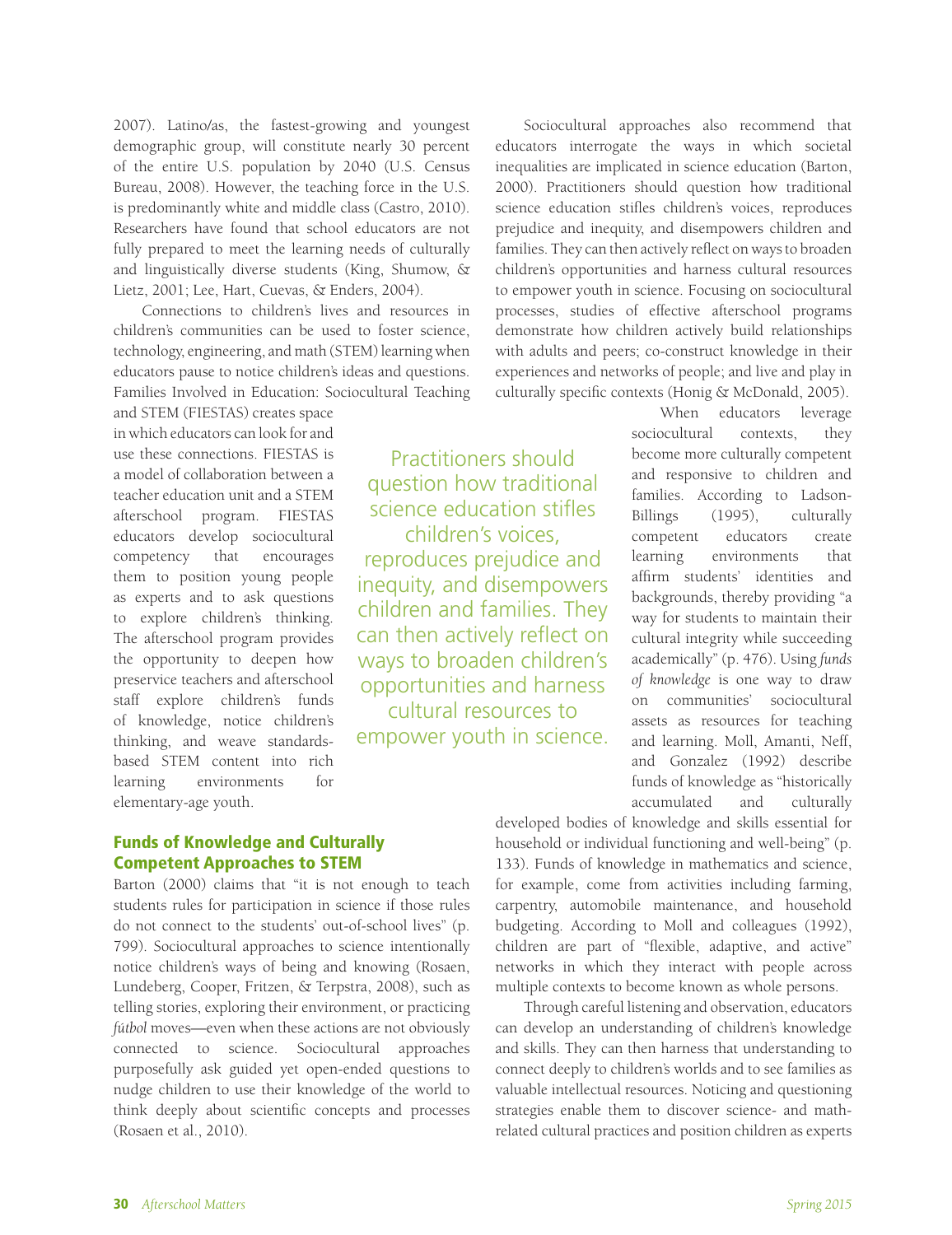in a co-learning process. This culturally competent approach enhances collaboration and participation on the part of children from many cultures.

Out-of-school time (OST) programs provide flexible and open-ended opportunities to notice children's observations and thinking, ask provocative questions about science, and focus on disciplinary practices in science while engaging youth (MacEwan, 2013). Bevan and Michalchik (2013) posit that OST programs give children opportunities to capitalize on their interests to learn STEM concepts and other enriching topics.

To build cultural competence and critical thinking, Van Sluys, Lewison, and Flint (2006) propose a four-part framework for use with educators. A key component is the

idea of *disrupting the commonplace.*  This disruption requires educators to critique the world and to interrogate everyday ways of seeing it. Practitioners develop ways of speaking and thinking that disrupt what is considered to be "normal," "dominant," or "common." The FIESTAS model takes up this concept to disrupt traditional definitions of teaching and learning.

#### Implementing the FIESTAS Project

FIESTAS is a collaboration between Oregon State University's College

of Education and 4-H Youth Development. The 4-H STEM program focuses on enhancing STEM knowledge, interest, and commitment in Latino/a and other youth in grades 3–5. This age range was chosen in an attempt to reach youth, especially those underrepresented in STEM fields, early in their schooling. Dropout rates for Latino/a children are the largest among underrepresented populations, especially in STEM careers (Litow, 2008). In keeping with these goals, the FIESTAS project has two primary purposes: to expose Latino/a youth to STEMrelated programs and to engage preservice teachers in culturally and linguistically diverse settings.

#### Who Participated

Through courses in science methods, math methods, and multicultural and ESOL/bilingual education, faculty at the College of Education engage undergraduate and graduate preservice teachers in practicing STEM with Latino/a youth and families in local schools. The elementary preservice teachers are mostly from small

In 2011, the College of Education launched the FIESTAS project and partnered with 4-H to bring preservice teachers into the program. For the last three years, preservice teachers have worked with students in the 4-H STEM program in both schools.

towns in the Pacific Northwest; about 90 percent are white and middle class, and most are female.

The afterschool 4-H STEM program began in 2010 at two local elementary schools. Each school has approximately 400 children, high percentages of whom live in poverty, as indicated by provision of free and reduced-price lunch. Both serve culturally and linguistically diverse students, including speakers of English, Spanish, Arabic, and other languages; both offer schoolwide Spanish dual immersion programs. The afterschool STEM program is part of a 21st Century Community Learning Center program administered by the local Boys & Girls Club. The STEM club meets twice a week for 45 minutes, enrolling approximately 15 third

> through fifth graders at one site and 20 at the other. Most students are Latino/a or other underrepresented youth.

> In 2011, the College of Education launched the FIESTAS project and partnered with 4-H to bring preservice teachers into the program. For the last three years, preservice teachers have worked with students in the 4-H STEM program in both schools during fall, winter, and spring terms, six to eight times per term. Each year, 56 preservice teachers worked with teams of youth to engage them

with science and math concepts in classrooms, school playgrounds, neighborhood gardens, an aquatic center, a grocery store, and a movie theater. Activities included a variety of math, physics, nutrition, and technology projects. For example, during one school year, 4-H STEM program participants completed experiments and other experiential learning activities on forms of energy and energy use.

#### How Staff Were Prepared

MacEwan (2013) states that professional development for faculty and staff is essential for effective afterschool STEM programming, as many OST staff do not feel prepared to lead STEM activities. He suggests that professional development should engage afterschool staff in discussing curriculum and collaborating on pedagogy. This process allows faculty and staff to work through broad conceptual underpinnings and talk about successful engagement with STEM disciplines (MacEwan, 2013).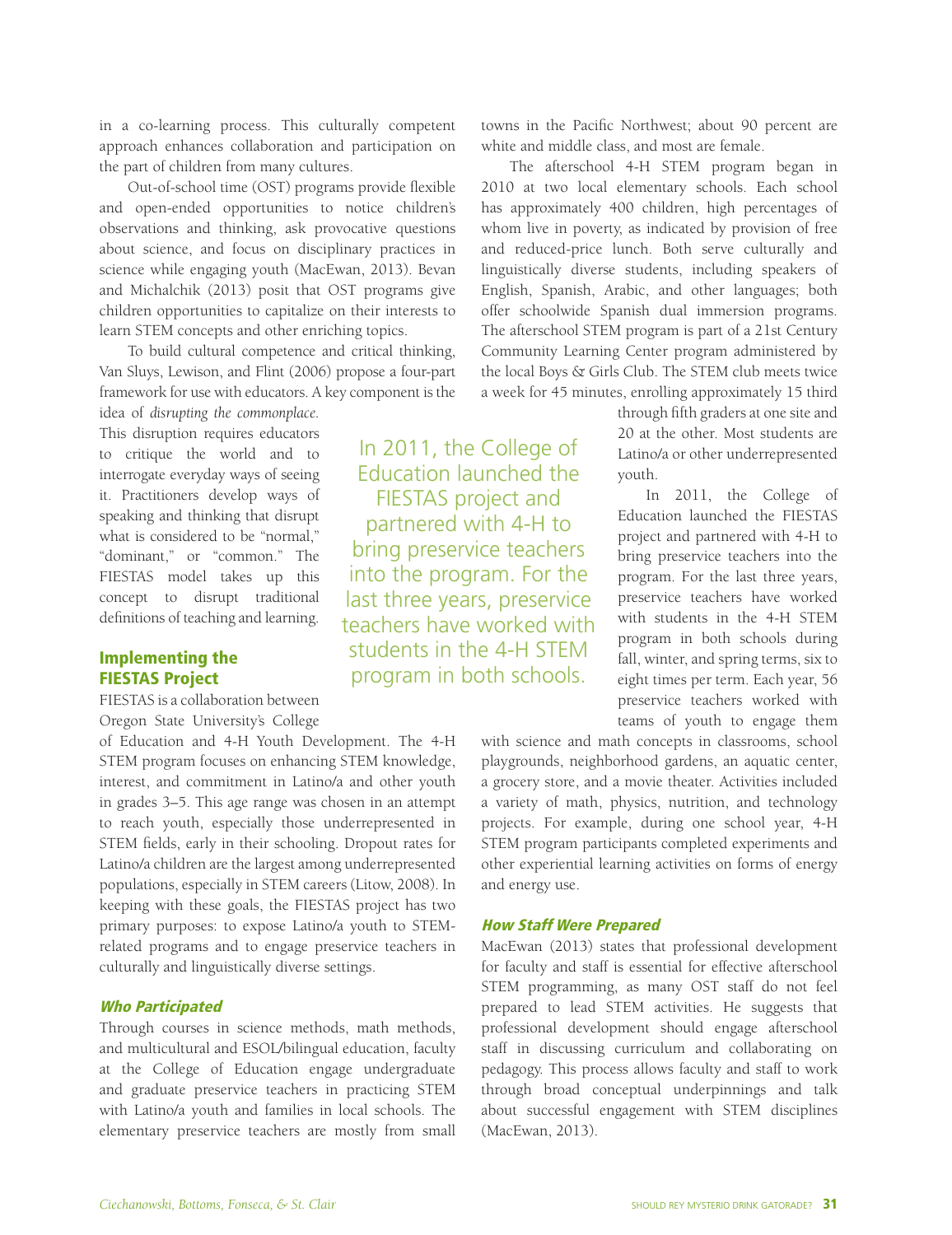In keeping with that suggestion, 4-H afterschool staff became part of FIESTAS. They engaged in weekly meetings, conference presentations, curriculum design, and publications, all connected to the three-part framework outlined below. Weekly professional development meetings included professors, graduate students, and 4-H faculty and staff; quarterly meetings also included staff of the Boys & Girls Club. During these meetings, the team discussed program administration, budgets, short- and long-range planning, grant writing, data analysis, and theories. 4-H and education faculty have been redesigning the College of Education's science and math methods courses based on the three-part framework.

#### A Three-Part Framework for Cultural **Competence**

The FIESTAS three-part framework connects afterschool STEM programming to the school curriculum and standards while tapping the funds of knowledge children bring to science learning. OST staff and preservice teachers facilitate learning in three

intentional ways:

- Intentional noticing of what children are saying and doing
- Intentional questioning practices
- Intentional connection to STEM standards

Rosaen and colleagues (2008) describe methods for *noticing*  children's thinking and interactions with natural phenomena. Noticing shifts adults' focus from their own behavior and classroom management to children's words and actions. In FIESTAS, *noticing* involved focus on the nuances of discussion-based teaching, using notes and technological tools such as digital video or photography.

Preservice teachers recorded their own interactions with children, and the children used digital video and photography to document their thinking about STEM topics. Reflecting on these two sets of digital recordings enabled preservice teachers to note *what* children were thinking in regard to content and *how* they were thinking about it. Educators could also see whether and how they were attending to children's own thoughts on science concepts and approximations of science processes.

As they notice, educators use *questioning* strategies

The flexible and informal environment of the afterschool program enabled FIESTAS preservice teachers to focus on child-centered interactions and the engaging nature of science. Rather than emphasizing the authority of the standards, they learned how to use standards in authentic and stimulating ways.

to facilitate discussion about important science concepts (Rosaen et al., 2010). Questions also give children a model of how to pay attention to their own noticing, so that they can develop questioning as a practice of their own. In FIESTAS, questioning strategies included asking about content in open-ended ways that required the children, rather than the adult, to do the thinking. Preservice teachers and staff used questioning strategies (Elsteeg, 1985) to get at children's thinking about specific science ideas or concepts. Questioning strategies develop scientific thinking by shifting the focus from the adult's preconceived notions of how the activity should go to the children's connections and ideas.

Afterschool programs can *connect to standards* without becoming simply extensions of the school. For years, state and national standards have focused on an inquiry approach to science—an approach that many afterschool programs have long emphasized. Now *A Framework for K–12 Science* (National Research Council, 2011) and the Next Generation Science Standards (NGSS, National

> Research Council, 2014) continue this effort by linking knowledge development and scientific and engineering practices with children's interests and experiences. The focus on practices purposefully shifts the focus from what adults say to what children do. Educators can target NGSS by planning problem-based inquiry lessons based on children's thinking about science. While children bring their funds of knowledge from their families and communities, learning remains grounded in practices, vocabulary, skills, and concepts that are essential in school and disciplinary science. The flexible and informal environment of the afterschool program enabled

FIESTAS preservice teachers to focus on child-centered interactions and the engaging nature of science. Rather than emphasizing the authority of the standards, they learned how to use standards in authentic and stimulating ways.

#### Rey Mysterio, Gatorade, and Culturally Competent STEM Learning

An incident that took place in winter 2013 demonstrates the use of the three-part framework to bring together children's funds of knowledge and STEM learning. This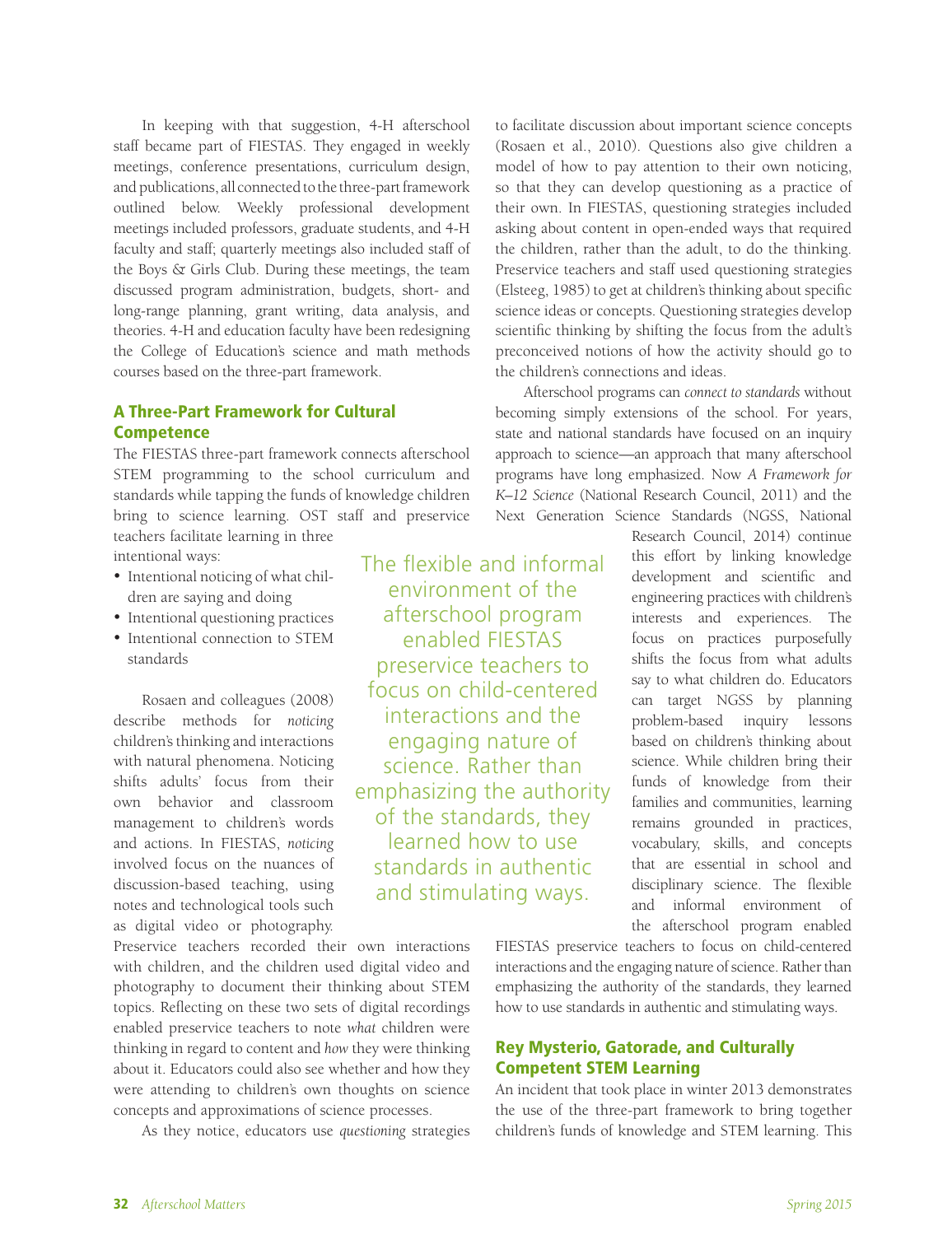case demonstrates how *noticing* and *questioning* can turn a potentially chaotic scene into one focused on valuable science ideas.

#### Intentional Noticing and Questioning

On this winter day, fourth graders went outside with digital cameras in hand to explore science in their neighborhood. "Bernardo" and "Julian" (all names are pseudonyms) decided that climbing on the playground equipment was their science lesson of the day. They brought a lot of unguided energy and movement to their activity. Demonstrating the action of a professional wrestler, Bernardo jumped off the slide. Julian, who stood alongside the slide, said that some wrestlers are smart because they "fake wrestle" and put on purple makeup to resemble bruises. It seemed impossible just then to teach the boys about science; they were engrossed in re-enacting moves of the popular wrestler Rey Mysterio.

However, Lea, the 4-H afterschool educator, was *noticing* what the boys were thinking about. Rather than

adhering to preconceived notions of science and fixating on discipline, she noticed that the boys were thinking about physical activity and how to control body motions to avoid injury and subdue an opponent. With preservice teacher Sid looking on, she then used *questioning* to position the boys as competent experts. Her moves focused their attention and turned wrestling into a resource for learning science.

> Lea: Can I ask you something? Can you

### **PROMPTS THAT POSITION CHILDREN AS COMPETENT**

- I need your expertise on....
- I truly don't know about.... Can I ask you?
- What do you think? Why do you think that?
- How would you do it?
- What does that do? Why is it better?
- What would happen if...?
- •`What do you know about this topic?
- Have you ever seen something like that in your life? Where?

come a little bit [closer]? Imagine that I'm a wrestler. Bernardo, come. I need your expertise on this topic because I truly don't know. So if you're a wrestler and I'm a wrestler, and I am like this, my feet are like this, and yours too, and I push you, could I throw you?

Instead of climbing the slide, Julian stood attentively before Lea and Sid, looked them in the eyes, and confidently answered "yes," explaining how he would position his body to avoid getting toppled. He explained wrestlers need to take a wide stance for balance and

to bend their knees to keep their weight close to the ground. He had informal everyday knowledge that could meaningfully be connected to science. By referring to his expertise and saying "I truly don't know," Lea positioned herself as learner and Julian as a holder of valuable knowledge. Rather than trying to redirect the boys, she showed that she cared about what they cared about and allowed Julian to show what he knew.

It would have been easy to dismiss the boys' captivation with wrestling as off-task and to classify their behavior as an infraction. A single-minded focus on a pre-scripted lesson would have blinded the educator to what these boys knew. In his journal reflection, Sid, the preservice teacher, wrote:

In my experience with the boys at [school name], I would not have discovered their fascination with Rey Mysterio had I shown up with certain curriculum I wanted to teach them about science. It is entirely too easy to have an agenda and be so focused on it ... that you fail to listen to what your students are telling you.

> Had it not been for the lack of focus Bernardo and Julian had that day, we would not have been willing to try anything, and we would have failed to listen to their ranting and raving about Rey Mysterio. Had we missed it, we would have missed an opportunity to teach.

> By noticing, listening, and asking appropriate questions, Lea and Sid tapped the sociocultural resources their students brought to science learning. The questions were an

appropriate way to stimulate STEM learning because they were open-ended, interrogated the boys' science understanding, and positioned them as experts. Using information garnered from intentional noticing, the educators could then craft science activities that would interest Bernardo and Julian (and others) and transform their knowledge into a STEM learning opportunity.

#### Connecting Cultural Competence and Science Standards

The idea of connecting wrestling and science standards was new to everyone. In fact, Lea and Sid had never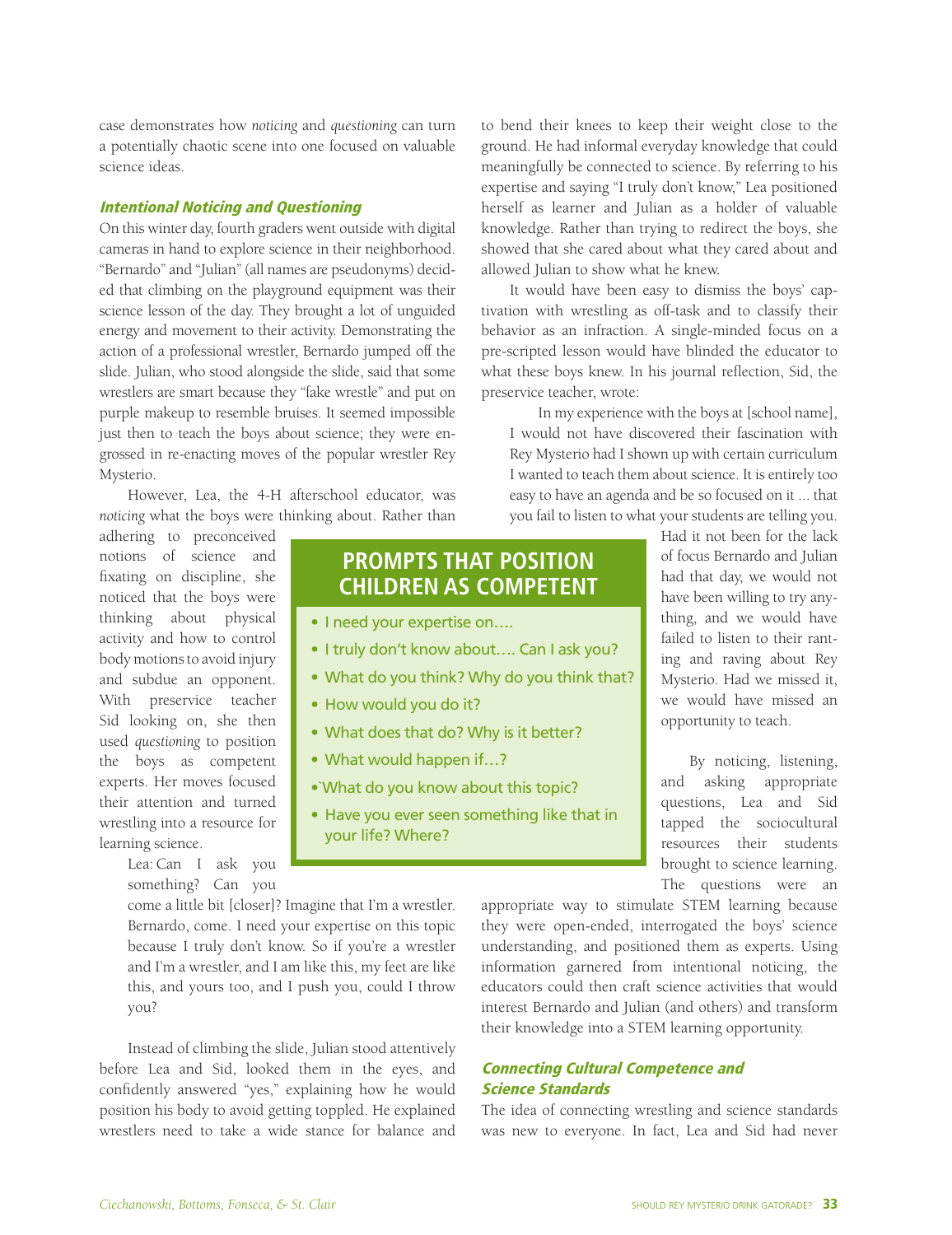heard of Rey Mysterio. So their next step positioned them as lifelong learners: They used the Internet to learn about this area of popular culture. At www.reymysterio. com, they learned that Rey, a wrestling superstar, had been around for 20 years. His uncle Rey Misterio was famous on the Mexican wrestling scene; the younger Rey made his wrestling appearance at 14 under his uncle's guidance. Rey Mysterio thus connected the boys not only to peer and popular culture but also to their national and ethnic identity, as the boys' families were from Mexico.

The concept of body functions in sports resonated for Lea and Sid. They realized that the children's preference for the sports drink Gatorade provided the basis for an engaging project in chemistry and nutrition. The focus on Gatorade tied in to Julian's intuitive understanding of body processes during physical activity. It also engaged more children, including two girls who chose to join this group.

Sid planned an investigation into the differences in ingredients between sports drinks and water. Questions included: What happens when you do exercise such as wrestling? Why would a drink like Gatorade help when doing physical activity? He posed an inquiry problem in a video he made for the children.

*[Video begins with Rey Mysterio photos and music. Sid uses an animated voice and facial features and then gets a serious look when questioned.]*

**Sid:** So where does Rey Mysterio go when he needs some liquid? Gatorade. Why? Because Gatorade is the best. Whenever you're drinking something, you need to be drinking Gatorade because it rejuvenates everything you need.

**Assistant:** What's so great about Gatorade?

**Sid:** Well, uh, it's Gatorade. It's got everything you need.

**Assistant:** So what's good about it?

**Sid:** I don't know. I don't even know what's in this stuff. I have no clue. I guess you guys are going to have to tell me. Bernardo and Julian, that's your goal. You've got to tell me, what's in this stuff? And what's so good about it? I'm going to give you the ingredients, and you've got to find out.

Having watched the video, the children pondered the questions on their own before science class. At lesson time, they bounded into the classroom with enthusiasm, carrying their own bottles of Gatorade and heading straight for the activity table. (See "Activity Design" on page 35.)

#### Engaging Children Through Meaningful Cultural Practices

Several features of the investigation kept children interested and conceptually engaged. Their funds of knowledge were the basis of an inquiry-based activity in which they linked everyday language to disciplinary terminology and used scientific tools and processes to investigate a culturally relevant topic. The educators used multiple strategies particularly effective with English language learners. They repeatedly linked their lesson to an identity children valued by referencing Rey Mysterio. Throughout, they were guided by the threepart framework for cultural competence.

#### **Noticing**

The first step of the framework for culturally competent education is to notice how children interact with their environment, looking for ways in which they experience science in everyday life. Children's everyday cultural practices—their funds of knowledge—can be leveraged for science learning when educators pay attention to the ways in which children act on the world. In our example, Lea and Sid could have dismissed the wrestling moves of Bernardo and Julian as inconsequential, but instead the educators' asset-focused mindset oriented them toward the usefulness of the behaviors. Emdin (2008) claims that "the powerful connection students have with their peers and their distinct cultural understandings … are points of entry that educators and researchers must use to engage students in science" (p. 773). While Bernardo and Julian were oriented toward each other and toward Rey Mysterio, they were also embodying scientific concepts in their physical positions and movements. This connection became a point of entry to science learning because the educators noticed and used it.

#### **Questioning**

After noticing children's cultural practices, educators may use questioning strategies to expand on these cultural connections and to tap children's funds of knowledge. When Lea said, "I need your expertise on this topic, because I truly don't know," she opened an opportunity not only to assess Bernardo and Julian's knowledge of physics but also to empower the boys as holders of valuable knowledge. In addition, she drew out the boys' use of everyday language to explain a scientific concept. When she asked why a wide-legged position was better, Julian replied, "because it's wider, and they might only push over one leg." In everyday language, he demonstrated an understanding of how a wider stance lowers the center of gravity.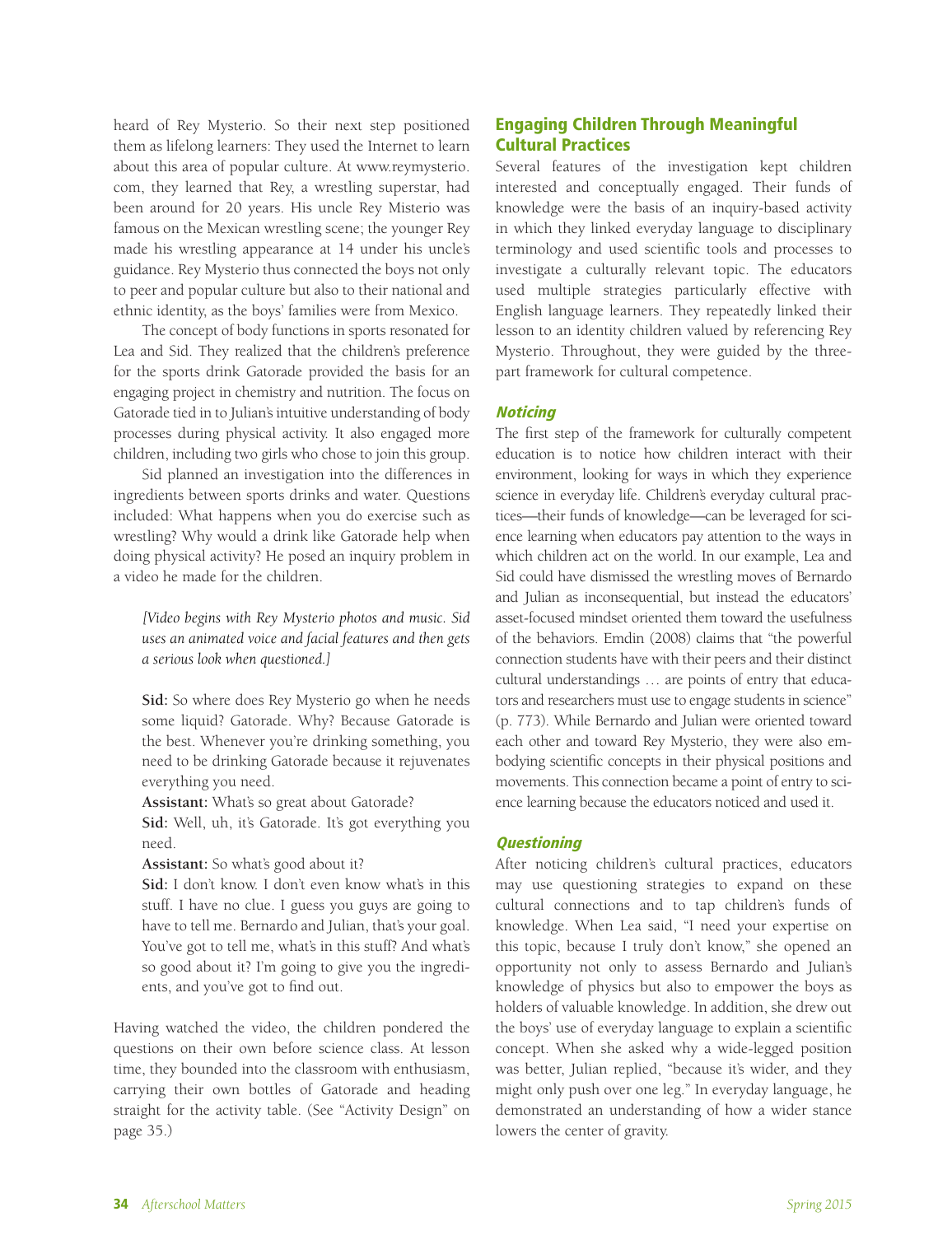## **ACTIVITY DESIGN**

#### **MATERIALS**

- Sports drink, paper cups, water, food coloring, salt, sugar, orange juice, paper towels, index cards with vocabulary words
- • Children also need access to a science expert on an Internet site, by telephone, or in person.

#### **VOCABULARY**

dye, sodium, sugar, citric acid

#### **PURPOSES**

- 1. Students will be able to define vocabulary in their own words and use the words to ask questions about these ingredients' effects on the body during exercise.
- 2. Students will be able to read the ingredients in a sports drink, discuss the importance of each ingredient and its effect on the body of an athlete like Rey Mysterio, and understand approximately how much of each ingredient is in the sports drink as they formulate their own drink.

#### **PROCEDURES**

- 1. Show photos or video footage of a famous athlete like Rey Mysterio, especially images of the athlete drinking a sports drink.
- 2. Have children read the ingredients in Gatorade.
- 3. Provide vocabulary cards of the focal ingredients: dye, sodium, sugar, citric acid.
- 4. Ask children to define the ingredients in their own words. For example, "What is dye?" Show each item.
- 5. Lead a discussion of the question, "Is the ingredient good for our body?"
- 6. Suggest that now children will need to

call on a science expert. Have available an Internet site, a nonfiction book, the phone number of an expert, or a volunteer visitor. Ask children how they might ask the question, for example, "Is dye good for our body?" or "What does dye do to the body?"

- 7. Select a student or groups of students to gather information from the expert. As a whole group, discuss the findings.
- 8. Pour water for each child in a cup. Have children choose how much food color to add and then try the drink to see if it tastes like Gatorade. Discuss whether it is a sports drink yet.
- 9. Repeat steps 4–8 with each ingredient: salt (sodium), sugar, orange juice (citric acid).
- 10.At the end, discuss what it tastes like. Is it like Gatorade? What went wrong? How much is needed of each ingredient?

#### **INFORMAL ASSESSMENT**

Review each major vocabulary word and ask students to give thumbs up or down: Is this ingredient good for the body of an athlete like Rey Mysterio?

#### **STRATEGIES TO SCAFFOLD LANGUAGE LEARNING**

- This activity enhances language learning in several ways:
- Inquiry project around a larger question
- Collaborative group work
- Word cards for vocabulary
- Informal assessment: Thumbs up or down
- • Use of real ingredients for hands-on experience
- Oral practice of asking an expert for information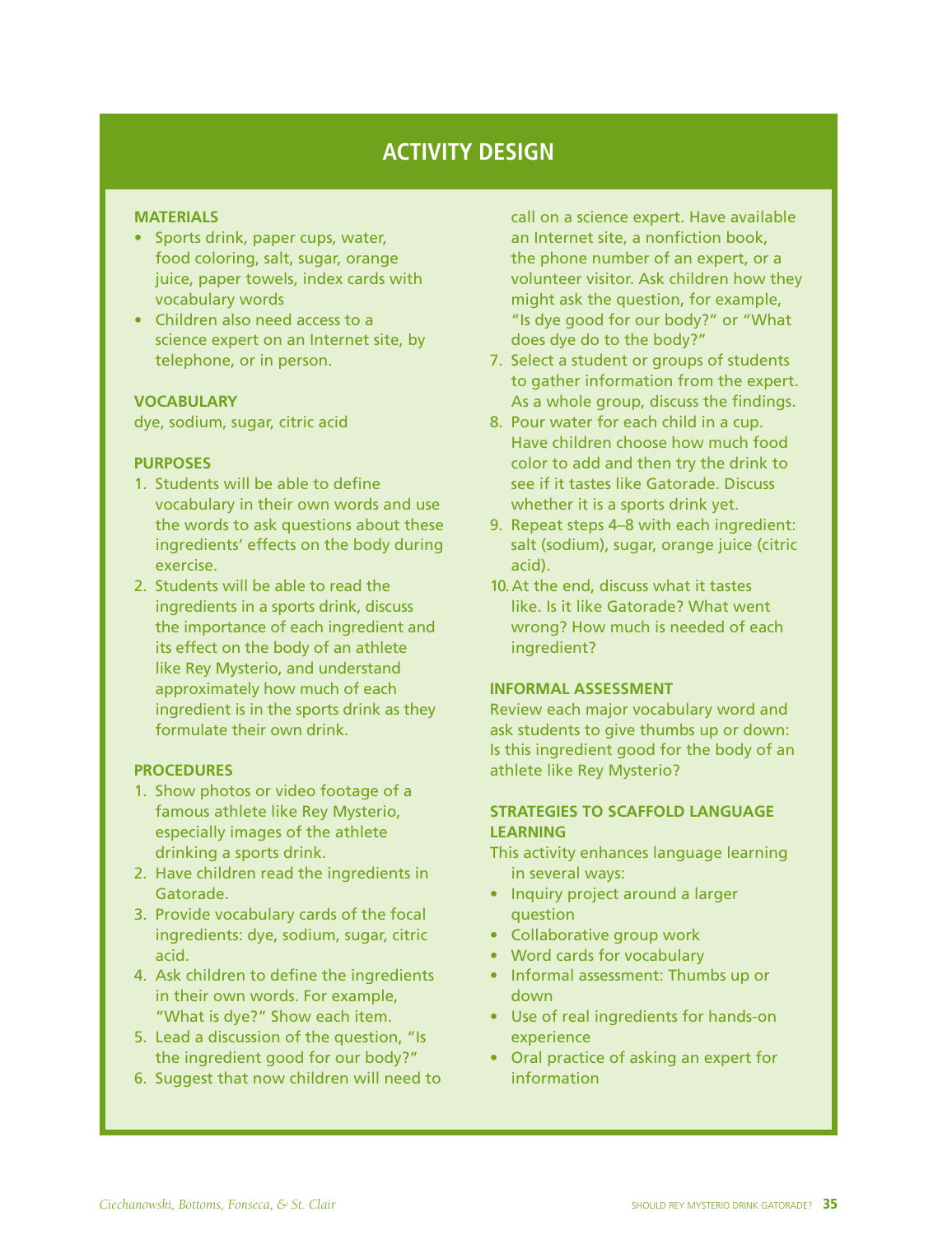Instead of overlooking the potential of informal talk, educators can use questions to intentionally tease out the richness of children's understanding of natural phenomena. After tapping children's funds of knowledge, they can introduce disciplinary ways of talking about scientific phenomena.

#### Connecting to Standards

The third part of the framework involves relating children's funds of knowledge to content standards by designing culturally relevant lessons. In our example, Sid related children's passion about the famous wrestler to the science of dietary minerals and electrolytes in Gatorade. The sports drink connected to the children's daily life not only because they saw Rey Mysterio and other sports heroes drinking it but also because they brought bottles to school to drink themselves. The educators designed an investigation that provided opportunities for children to apply concepts, show what they knew, and get continual feedback.

The Gatorade activity connects to the National Science Education Standards (National Research Council, 1996), covering two key goals of Content Standard A: Scientific Inquiry, Grades K–4.

- • **Abilities necessary to do scientific inquiry.** Students investigated Gatorade's ingredients by learning about ingredients and then actually using them to construct their own sports drink. They used simple tools such as the nutrition label on a sports drink bottle and a measuring spoon. They practiced inquiry skills by calling a science expert for help with their inquiry question.
- • **Understanding about scientific inquiry.** Students asked and answered questions together, supported each other in talking to the science expert, and explored ideas about whether to add more or less of each ingredient.

The activity also focuses on the practices highlighted in the NGSS (National Research Council, 2014):

- 1.Asking questions: What is the ingredient? What is its effect on the body? How much of it is needed?
- 2.Planning and carrying out investigations: identifying ingredients, deciding on amounts, measuring ingredients, using sensory data (taste) as evidence
- 3.Analyzing and interpreting data: analyzing the taste of their sports drink
- 4.Using mathematics and computational thinking: deciding on amounts of ingredients, exploring ratios for each ingredient
- 5.Constructing explanations: explaining what each in-

gredient does; explaining how ingredient amounts affect taste

6.Obtaining, evaluating, and communicating information: communicating with a science expert to gather information

Finally, this activity used both the children's language and the language of nutrition science. Both kinds of language were involved as children read Gatorade ingredient labels, used vocabulary cards, worded questions for the science expert, received responses, and summarized those responses. The activity was both standards-based and culturally competent because it engaged children in listening, talking, and reading as they investigated a question connected to their cultural passions.

#### Harmonizing the Parts: Interconnecting for Cultural Competence

Creating a space for learning science outside the traditional classroom shifts the expectations for both educators and children. In the classroom, both groups have preconceived notions of their roles and of what classroom science looks like. In the hybrid space of afterschool, students and educators are free to explore alternative ways of teaching and learning science. In the co-constructed learning environment of FIESTAS, afterschool and preservice educators created new expectations of what it means to study STEM content and of the roles of educators and students in that process. Our three-part framework creates an expectation for cultural competence, making children's cultural practices the basis of science learning when educators intentionally notice, ask questions, and connect cultural practices to science education standards.

#### References

Barton, A. C. (2000). Crafting multicultural science education with preservice teachers through servicelearning. *Journal of Curriculum Studies, 32*(6), 797–820.

Bevan, B., & Michalchik, V. (2013). Where it gets interesting: Competing models of STEM learning after school. *Afterschool Matters*, *17*, 1–8.

Castro, A. (2010). Themes in the research on preservice teachers' views of cultural diversity: Implications for researching millennial preservice teachers. *Educational Researcher, 39*(3), 198–210.

Elsteeg, J. (1985). The right question at the right time. In W. Harlen, *Primary science: Taking the plunge* (pp. 36–46). Oxford, UK: Heinemann Educational.